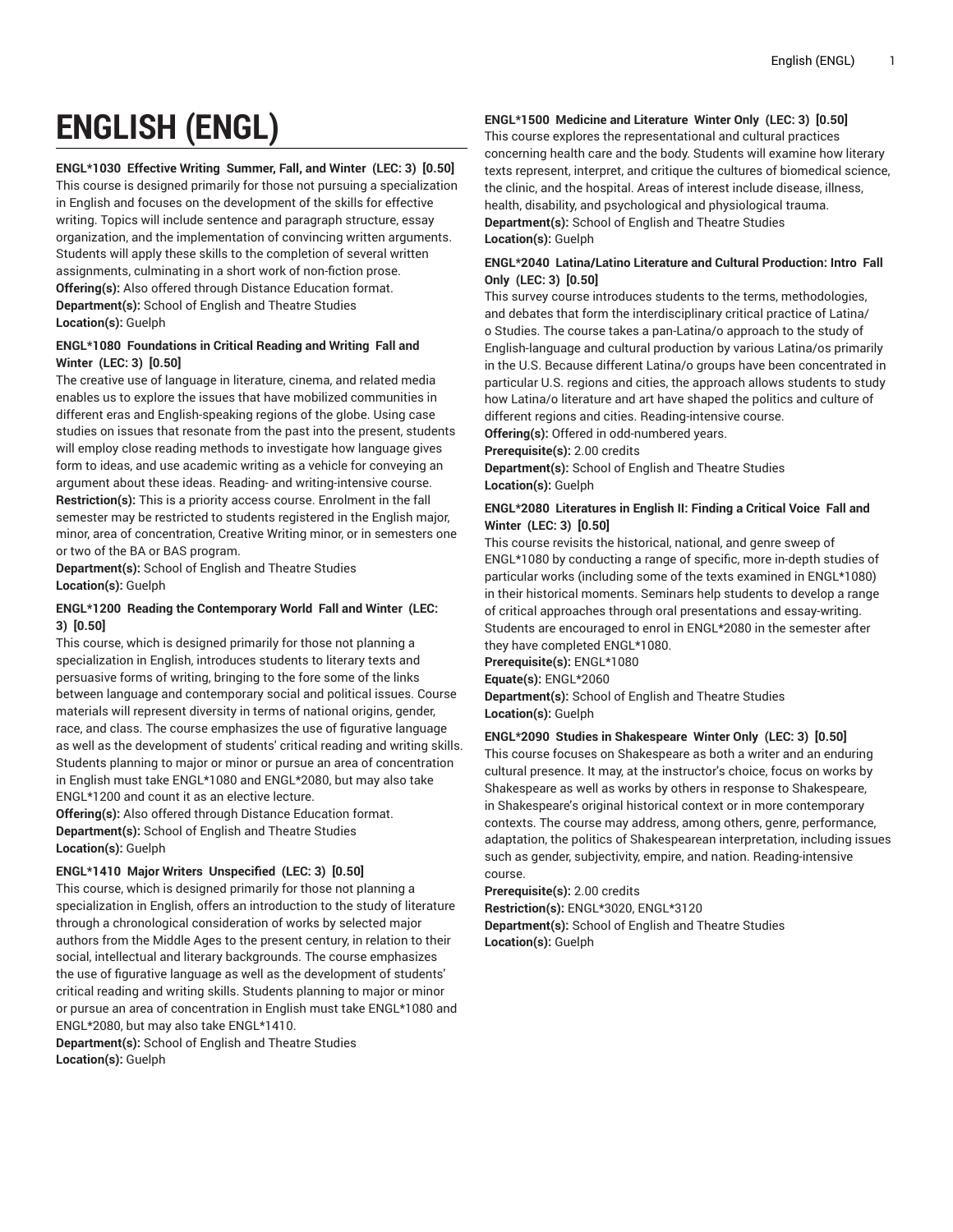# **ENGL\*2120 Seminar: Critical Practices Fall and Winter (LEC: 3) [0.50]**

This course guides students through a range of critical approaches and explores their implications for readings of a limited number of literary texts. The seminar's main areas of concentration are: (1) close reading, centering on the way a particular poem, work of fiction, or play works in its details and overall structure; (2) critical approaches and methodologies; (3) critical writing and discussion. (Choices of approaches and texts will be determined by individual instructors.) Writing- and presentation-intensive course.

**Prerequisite(s):** ENGL\*1080

**Restriction(s):** Registration in the English major, minor or area of concentration, or minor in Creative Writing.

**Department(s):** School of English and Theatre Studies **Location(s):** Guelph

## **ENGL\*2130 Seminar: Literature and Social Change Fall and Winter (LEC: 3) [0.50]**

This course explores the social and cultural work that literary texts perform. Seminars will illuminate such categories as gender, sexuality, nation, race, ethnicity, and class; particular ways in which they are written into a limited number of literary works; and some of the critical debates surrounding our interpretations of those processes. (Choices of approaches and texts will be determined by individual instructors.) Writing- and presentation-intensive course.

**Prerequisite(s):** ENGL\*1080

**Restriction(s):** Registration in the English major, minor or area of concentration, or minor in Creative Writing.

**Department(s):** School of English and Theatre Studies **Location(s):** Guelph

## **ENGL\*2190 Queer Literatures and Cultures Winter Only (LEC: 3) [0.50]**

This course examines the ways in which gender, sexuality, and identity politics are addressed, critiqued, and shaped by queer literature, performance and media. This course will consider the meanings of "queer" itself and explore how queerness intersects with race, class, gender, sex, and other forms of social difference. **Offering(s):** Offered in odd-numbered years.

**Prerequisite(s):** 2.00 credits

**Department(s):** School of English and Theatre Studies **Location(s):** Guelph

## **ENGL\*2200 Postcolonial Literatures, Film, and Other Media Fall Only (LEC: 3) [0.50]**

This course introduces students to contemporary literatures, film, and other media that engage with the impact of European colonization on eighty-five percent of the globe. The course may include material from Africa, Australia, the Americas, the Caribbean, the Indian Subcontinent, and the Pacific. Reading-intensive course

**Prerequisite(s):** 2.00 credits

**Department(s):** School of English and Theatre Studies **Location(s):** Guelph

# **ENGL\*2260 Law and Literature Fall Only (LEC: 3) [0.50]**

This course introduces students to the intersections between law and literature. The course encourages students to read literary texts by focusing on issues of justice, crime, judgment, and equity. Students will examine how literature can serve as an alternative cultural arena or site that gives voice to experiences and knowledges that cannot be translated into the law's language of equivalence and neutrality. By reading literary texts in relation to the law, students will examine how literature and literary theory can enhance our understanding of the law.

**Prerequisite(s):** 2.00 credits

**Department(s):** School of English and Theatre Studies **Location(s):** Guelph

# **ENGL\*2270 Fairy, Trickster, and Mythical Hero Fall Only (LEC: 3) [0.50]**

This course focuses on the everyday emergence of the fantastic, the otherworldly, and the extraordinary in commonly told cultural narratives such as the fairy tale, trickster tale and myth. The course may focus on tales of specific regions (e.g. Europe, North America, the South Pacific), and may cross a range of genres (oral tale, pantomime, short story, film, graphic novel) as well as historical periods. The course may also address continuities and discontinuities in versions of traditional narratives created by tellers, writers, and other artists.

**Offering(s):** Offered in odd-numbered years.

#### **Prerequisite(s):** 2.00 credits

**Department(s):** School of English and Theatre Studies **Location(s):** Guelph

# **ENGL\*2280 Sporting Bodies Winter Only (LEC: 3) [0.50]**

This course examines various aspects of sports and play as they are manifested in a range of literary texts and other cultural forms. Because the emergence of sport as a social practice has been so intertwined with notions of regulation, performance, and fandom, sporting culture offers a valuable site for looking at questions of identity and social relations more broadly.

**Offering(s):** Offered in even-numbered years. **Prerequisite(s):** 2.00 credits

**Department(s):** School of English and Theatre Studies **Location(s):** Guelph

#### **ENGL\*2290 Outlaws Winter Only (LEC: 3) [0.50]**

Literary narratives about crime and the criminal have both glamorized the outlaw and idealized the restoration of law and order. Students will examine how literary narratives frame the figure of the outlaw in order to: contemplate the relationship between the individual and law, as well as between outlaw communities and the law; shape popular understandings of the law and the consequences of breaking the law; interrogate the law's absolute claim to justice; examine the cost of policing to maintain law and order; and/or critique state power by giving voice to the marginalized.

**Offering(s):** Offered in odd-numbered years.

**Prerequisite(s):** 2.00 credits

**Department(s):** School of English and Theatre Studies **Location(s):** Guelph

## **ENGL\*2310 Vampires, Ghosts, and Mummies: Literature and the Supernatural Fall Only (LEC: 3) [0.50]**

While we often dismiss the occult or the supernatural in literature as simple entertainment, this course encourages students to examine how literary works engage the occult and the supernatural in order to address issues of power, race, gender, imperialism and modernity from the nineteenth century to the present.

**Offering(s):** Offered in odd-numbered years.

**Prerequisite(s):** 2.00 credits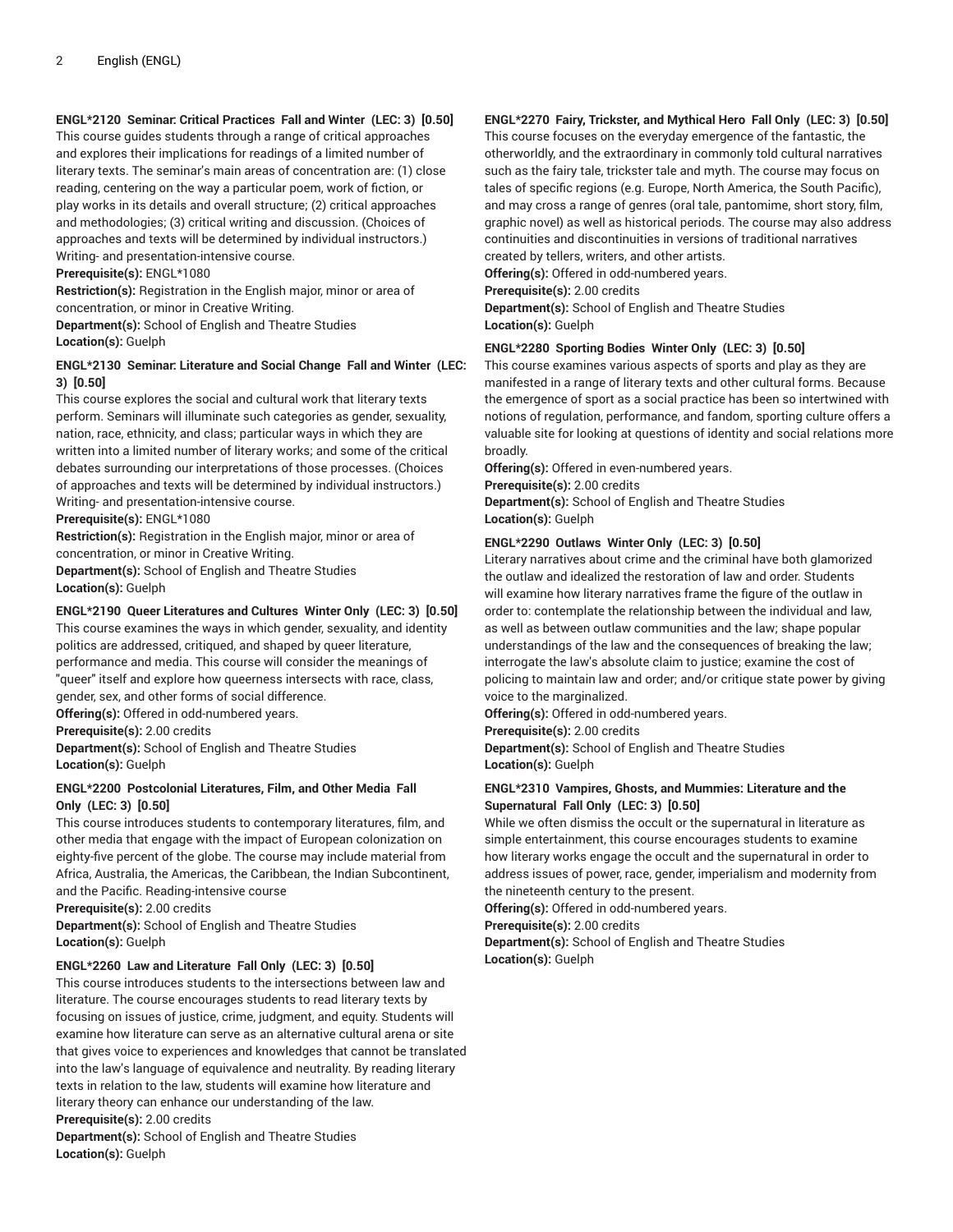## **ENGL\*2330 Print Culture and Cinema Fall Only (LEC: 3) [0.50]**

This course moves between writing and cinema, in different periods and with different emphases according to the instructor's expertise. Topics may include: adaptation from page to screen and adaptation theory; the relationship between print forms and early motion picture and between fiction and film; the construction of celebrity and spectatorship in print and movie cultures; questions of "fidelity," technology, silence and sound, literary prestige and film publicity. Reading-intensive course.

**Offering(s):** Offered in even-numbered years.

**Prerequisite(s):** 2.00 credits

**Department(s):** School of English and Theatre Studies **Location(s):** Guelph

#### **ENGL\*2360 Medieval Literature Winter Only (LEC: 3) [0.50]**

This course introduces students to the literature of the English Middle Ages. Students will read both Old English texts (such as Beowulf and The Wanderer) and Middle English texts (such as Sir Gawain and the Green Knight and selections from The Canterbury Tales) alongside non-literary medieval texts-histories, guides to religious living, and philosophical tracts-that together work to reveal the cultural context in which medieval writers worked. The class will also include representative medieval drama (mystery plays and/or morality plays) and works by and about women (such as the works of Marie de France and Margery Kempe).

**Offering(s):** Offered in even-numbered years.

**Prerequisite(s):** 2.00 credits **Restriction(s):** ENGL\*3560

**Department(s):** School of English and Theatre Studies **Location(s):** Guelph

#### **ENGL\*2370 Literature and Community-Engaged Learning Fall Only (LEC: 3) [0.50]**

This community-engaged learning (CEL) course aims to foster relationships between students and various community partners (local historical societies, art galleries, hospitals, schools, media outlets, and service organizations) in order for students to connect their study of literature with local community histories, needs, and cultural productions. Through internships, field trips, archival research, interviews, and/or service, students will produce research for public dissemination (talks, conferences, exhibits, publications, podcasts, performances, etc.). **Offering(s):** Offered in even-numbered years.

**Prerequisite(s):** 2.00 credits

**Restriction(s):** This is a Priority Access Course. Enrolment may be restricted to students registered in the English major or minor, or Creative Writing minor.

**Department(s):** School of English and Theatre Studies **Location(s):** Guelph

#### **ENGL\*2380 Reading Poetry Fall Only (LEC: 3) [0.50]**

This course offers an introduction to the challenges posed by poetic discourse and provides students with the practical tools they need to analyze and appreciate verse. Students will read and analyze a broad range of verse practice in English, thereby gaining a base repertoire through which they can approach future encounters with poetry in other classes. Significant portions of the course will be devoted to thinking about poetry in historical terms.

#### **Prerequisite(s):** 4.00 credits

**Restriction(s):** Registration in the English major, minor or area of concentration, or Creative Writing major or minor. **Department(s):** School of English and Theatre Studies **Location(s):** Guelph

#### **ENGL\*2550 North American Native Literatures Winter Only (LEC: 3) [0.50]**

This course explores selected issues, perspectives, and voices within the study of Native literatures and their contexts in North America. One purpose of the course is to raise questions about the meaning of the U.S. - Canadian border for Native writers. Reading-intensive course. **Prerequisite(s):** 2.00 credits

**Department(s):** School of English and Theatre Studies **Location(s):** Guelph

#### **ENGL\*2640 Culture, Location, Identity: Minoritized Literatures in Canada and Beyond Fall Only (LEC: 3) [0.50]**

This course will open up debates around emergent issues, perspectives, and voices in the literatures of minoritized cultures particularly within the North American context. Questions about the meanings of various borders for understanding Canadian negotiations of identity, culture, and location will remain a consistent feature of this variable content course. Reading-intensive course.

**Offering(s):** Also offered through Distance Education format.

**Prerequisite(s):** 2.00 credits

**Department(s):** School of English and Theatre Studies **Location(s):** Guelph

#### **ENGL\*2740 Children's Literature Fall and Winter (LEC: 3) [0.50]**

This course serves as an introduction to the critical study of children's literature and culture. Focusing on selected genres of, issues in, or theoretical approaches to literature for children, this variable-content course explores shifting (and often conflicting) conceptions of childhood, in general, and of children as readers and cultural consumers. Readingintensive course.

**Offering(s):** Also offered through Distance Education format. **Prerequisite(s):** 2.00 credits

**Department(s):** School of English and Theatre Studies **Location(s):** Guelph

# **ENGL\*2880 Women in Literature Winter Only (LEC: 3) [0.50]**

This variable-content course will involve the study and discussion of poems, stories, novels and plays by or about women. Reading-intensive course.

**Prerequisite(s):** 2.00 credits

**Department(s):** School of English and Theatre Studies **Location(s):** Guelph

#### **ENGL\*2920 Elements of Creative Writing Fall and Winter (LEC: 3) [0.50]**

This lecture course focuses on teaching character, dialogue, setting and plot. Students will learn how to create a compelling narrative, as well as recognize the key successful elements in the narratives that surround us, for example advertisements, blogs, or film, television, etc. Student skills are developed through a combination of lectures, in-class workshops, peer editing, and short written assignments.

**Prerequisite(s):** 4.00 credits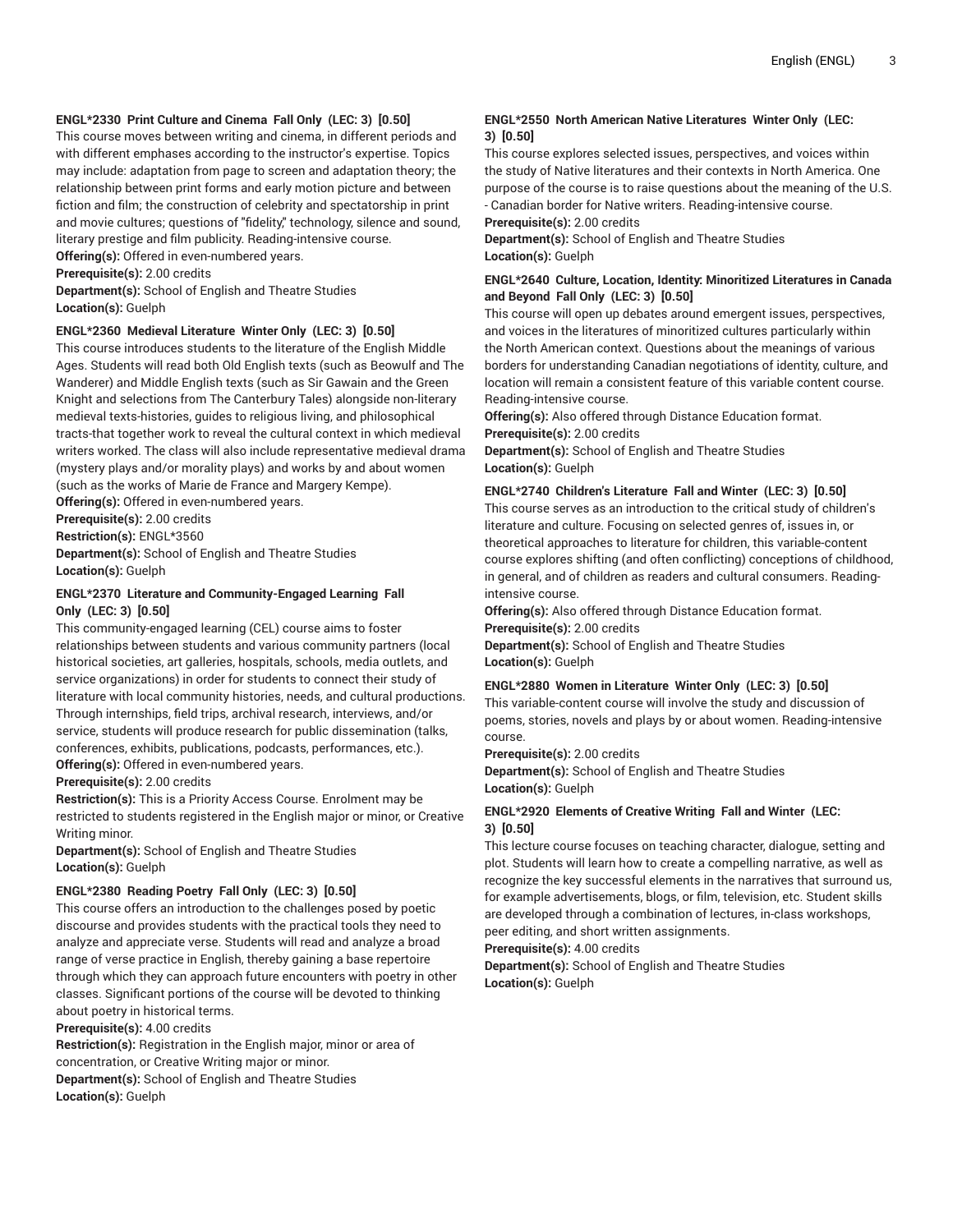# **ENGL\*3000 Editorial Experience Winter Only (LEC: 3) [0.50]**

This experiential-learning course will provide a combination of theoretical background and practical, hands-on experience in the field of literary magazine editing and publishing. Students will produce an undergraduate literary journal devoted to showcasing the writing of the University of Guelph community. Duties involved in the production of the journal include soliciting and evaluating submissions, editing, proofreading, publicity, and more. Students will study the art and technique of editing through reading essays by editors, editor-author correspondence, and original and edited texts, as well as gaining an understanding of the current magazine landscape.

**Prerequisite(s):** ENGL\*1080, (1 of ENGL\*2120, ENGL\*2130, ENGL\*2920) **Department(s):** School of English and Theatre Studies **Location(s):** Guelph

## **ENGL\*3030 Intermediate Creative Nonfiction Writing Workshop Fall Only (LEC: 3) [0.50]**

Students will be introduced to one or more major forms of creative nonfiction-memoirs, personal essays, feature articles, reviews, profiles, nature writing, and literary travelogues. Students will craft works of creative nonfiction, share them with their peers, and offer constructive and respectful evaluations of their peers' work in a workshop format. Students will also read excerpts of professionally published creative nonfiction and be encouraged to borrow from, experiment with and playfully alter some of the creative writing techniques displayed by the professional writers.

**Prerequisite(s):** ENGL\*1080, ENGL\*2920

**Restriction(s):** Registration in the Creative Writing minor. **Department(s):** School of English and Theatre Studies **Location(s):** Guelph

#### **ENGL\*3050 Intermediate Fiction Writing Workshop Fall and Winter (LEC: 3) [0.50]**

Students will gain a deeper understanding of the basic elements of creative writing (character development, effective dialogue, narrative arc, and setting) through practical experiments, discussions, and group writing exercises. Through the writing workshops, students will hone their skills as creative writers, critical thinkers, and editors.

**Prerequisite(s):** ENGL\*1080, ENGL\*2920

**Restriction(s):** Registration in the Creative Writing minor. **Department(s):** School of English and Theatre Studies **Location(s):** Guelph

# **ENGL\*3060 Intermediate Poetry Writing Workshop Fall Only (LEC: 3) [0.50]**

Students will gain a deeper understanding of the basic elements of poetry writing (form, line, metre, imagery, rhyme, rhythm, syntax, and metaphor). Alongside this attention to form, students will explore the histories of these global poetries and their relationship to historical developments. Through reading assigned texts and the writing workshops students will hone their skills as creative writers, critical thinkers, and editors. **Offering(s):** Last offering - F23

**Prerequisite(s):** ENGL\*1080, ENGL\*2920

**Restriction(s):** ENGL\*2940. Registration in the Creative Writing minor. **Department(s):** School of English and Theatre Studies **Location(s):** Guelph

# **ENGL\*3070 Intermediate Screenwriting Workshop Winter Only (LEC: 3) [0.50]**

With emphasis on craft, this workshop addresses some fundamentals of feature screenwriting through various writing, reading and viewing assignments and exercises, as well as the workshopping of students' written work. Topics will include: story structure, theme, character development, story lines, scene construction, synopsis writing and pitching, and options for further training and development. **Offering(s):** Last offering - W23

**Prerequisite(s):** ENGL\*1080, ENGL\*2920

**Restriction(s):** Registration in the Creative Writing minor. **Department(s):** School of English and Theatre Studies **Location(s):** Guelph

# **ENGL\*3100 Reading 2.0: Electronic Lit, Games, and Digital Narrative Forms Fall Only (LEC: 3) [0.50]**

This course introduces the methods and debates concerning digital forms of writing, and digital methods of literary analysis and knowledge creation. Studies will encounter and analyze one or more digital forms of writing such as digital poetry, e-literature, hypertext fiction, digital recordings, video games, or podcasts.

**Offering(s):** Offered in odd-numbered years.

**Prerequisite(s):** 7.50 credits including 0.50 credits in English (excluding ENGL\*1030).

**Department(s):** School of English and Theatre Studies **Location(s):** Guelph

# **ENGL\*3200 The Fairy Tale Winter Only (LEC: 3) [0.50]**

This course introduces students to the multiple, varied, and unstable understandings of the "fairy tale," focusing on the history of the term in the English language; the various ways in which the genre's form, function, and meaning have been defined and debated over the past three centuries; and the range of forms (oral, written, theatrical, cinematic, etc.) that have been considered part of the genre's intertextual web. **Offering(s):** Offered in even-numbered years.

**Prerequisite(s):** 7.50 credits including 0.50 credits in English (excluding ENGL\*1030)

**Department(s):** School of English and Theatre Studies **Location(s):** Guelph

# **ENGL\*3220 Representing Britain: 18th- & 19th- Century Literature Fall Only (LEC: 3) [0.50]**

This course explores selected topics in the interrelation of literature and politics from the late seventeenth to the nineteenth century in Britain. Areas of focus may include: the literature of civil war, constitutionalism and revolution; satire and society; writings emerging from sufferage reform and agitation, the colonization of Ireland, the construction of political subjectivity, political paranoia, conspiracy and sedition. Readingintensive course.

**Offering(s):** Offered in odd-numbered years.

**Prerequisite(s):** 7.50 credits including 0.50 credits in English (excluding ENGL\*1030)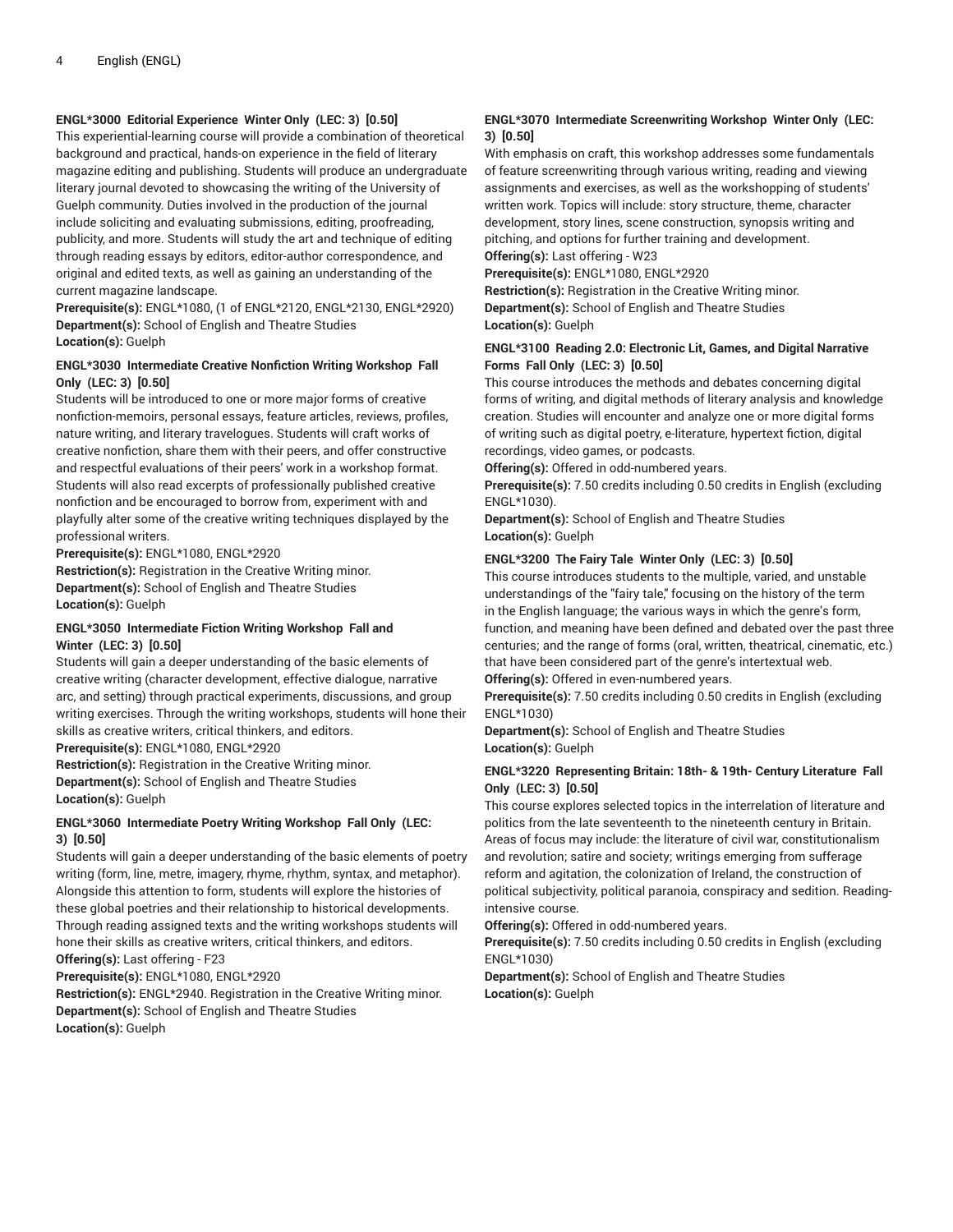# **ENGL\*3240 Studies in Early Modern Literature and Culture Winter Only (LEC: 3) [0.50]**

This course examines various aspects of the literature and culture of early modern England. The course may examine, at the instructor's choice, some part of the fifteenth, sixteenth and seventeenth centuries and may focus on a variety of issues, including gender and sexuality, poetics and politics, religion and authority, nation and empire, and their relation to literary production. The genres and writers examined will vary. **Prerequisite(s):** 7.50 credits including 0.50 credits in English (excluding ENGL\*1030)

**Restriction(s):** ENGL\*3170, ENGL\*3190.

**Department(s):** School of English and Theatre Studies **Location(s):** Guelph

## **ENGL\*3300 Restoration to Romanticism: Forging the Nation Fall Only (LEC: 3) [0.50]**

Drawing upon a range of literary texts from a variety of genres, this course will explore the politics of language and style in a series of cultural debates that shaped British national character from the late seventeenth to the late eighteenth centuries. Selected topics may include: literary representations of religious establishment and dissent; the division of power; the question of minority cultures; revolution and reaction; the problem of economic stability. Reading-intensive course. **Offering(s):** Offered in even-numbered years.

**Prerequisite(s):** 7.50 credits including 0.50 credits in English (excluding

ENGL\*1030) **Department(s):** School of English and Theatre Studies **Location(s):** Guelph

# **ENGL\*3320 Romanticism to Victorianism: Culture and Conformity Fall Only (LEC: 3) [0.50]**

This course explores the key texts in various genres of British cultural debates of the late eighteenth to the late nineteenth century. Focal points may include: literary representations of family and society; science and narrative; Britain's "others"; class and conflict; protest and power; the roots of modernism; European influences. Reading-intensive course. **Offering(s):** Offered in odd-numbered years.

**Prerequisite(s):** 7.50 credits including 0.50 credits in English (excluding ENGL\*1030)

**Department(s):** School of English and Theatre Studies **Location(s):** Guelph

# **ENGL\*3340 British Imperial Culture Fall Only (LEC: 3) [0.50]**

This multi-genre course introduces students to the literature of British imperialism in the eighteenth and nineteenth centuries. The course will consider the changing relationship between nation, empire, and colony by examining literary representations of such topics as: orientalism; travel writing; the construction of race; the representation of trade; the popular literature of empire; children's literature; the question of the other. Reading-intensive course.

**Offering(s):** Offered in even-numbered years.

**Prerequisite(s):** 7.50 credits including 0.50 credits in English (excluding ENGL\*1030)

**Department(s):** School of English and Theatre Studies **Location(s):** Guelph

# **ENGL\*3380 Studies in the History of Literary Production Winter Only (LEC: 3) [0.50]**

This course will examine a range of issues arising from the materiality of book production and circulation. Topics may include serialization; mass production and circulation; patronage; reviewing; circulating libraries; licensing; censorship; children's literature; periodicals; gift books; letters; and other aspects of publishing and the public sphere. Reading-intensive course.

**Offering(s):** Offered in odd-numbered years.

**Prerequisite(s):** 7.50 credits including 0.50 credits in English (excluding ENGL\*1030)

**Department(s):** School of English and Theatre Studies **Location(s):** Guelph

#### **ENGL\*3420 20th- & 21st-Century Drama Winter Only (LEC: 3) [0.50]**

This course offers a selective study of 20th- and/or 21st-century playscripts written in English. Students are advised to consult the webdescriptions for the particular focus of the course's offering. **Offering(s):** Offered in even-numbered years.

**Prerequisite(s):** 7.50 credits including [0.50 credits in English (excluding ENGL\*1030) or 0.50 credits in Theatre Studies]

**Department(s):** School of English and Theatre Studies **Location(s):** Guelph

# **ENGL\*3470 20th- and 21st Century British Literature Winter Only (LEC: 3) [0.50]**

This multigenre course explores aesthetic and socio-cultural movements in British literature from the twentieth century to the present. Readingintensive course.

**Offering(s):** Offered in odd-numbered years.

**Prerequisite(s):** 7.50 credits including 0.50 credits in English (excluding ENGL\*1030)

**Department(s):** School of English and Theatre Studies **Location(s):** Guelph

# **ENGL\*3540 Writing the United States Winter Only (LEC: 3) [0.50]**

This multigenre course explores the relationship between literary production and political power from the emergence of U.S. culture through the long nineteenth century. Areas of focus may include national fantasy; the literatures of war, imperial expansion, captivity, and genocide; narratives of race and immigration; the cult of domesticity; and the rise of mass culture. Reading-intensive course.

**Offering(s):** Offered in even-numbered years.

**Prerequisite(s):** 7.50 credits including 0.50 credits in English (excluding ENGL\*1030)

**Department(s):** School of English and Theatre Studies **Location(s):** Guelph

#### **ENGL\*3550 Modern United States Literatures Winter Only (LEC: 3) [0.50]**

This multigenre course explores powerful examples of modern United States literatures, from about the First World War to the present. The selection is wide, including both traditional and experimental forms; female and male writers from various ethnic and racial groups; and a range of cultural issues. Reading-intensive course.

**Offering(s):** Offered in odd-numbered years.

**Prerequisite(s):** 7.50 credits including 0.50 credits in English (excluding ENGL\*1030)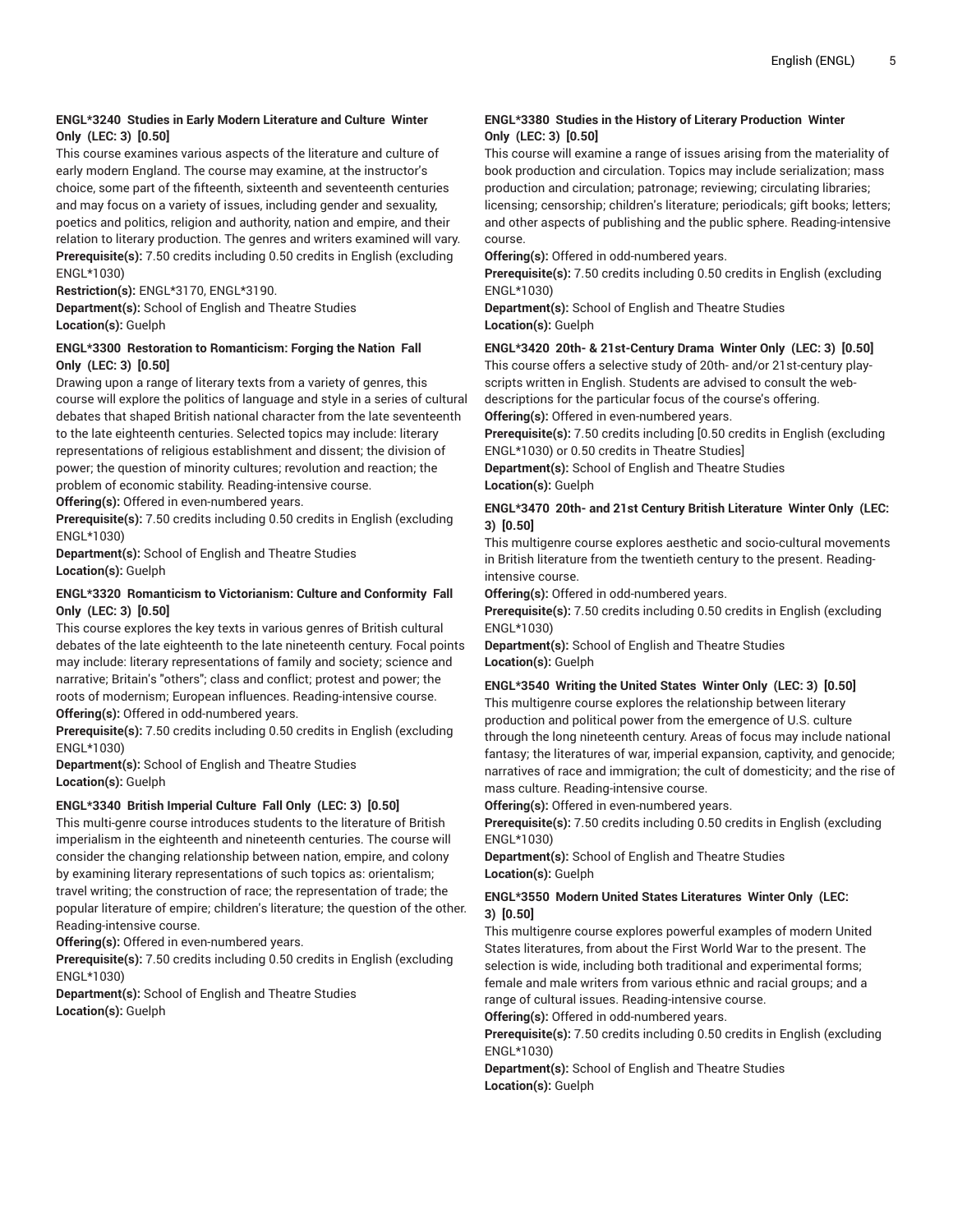## **ENGL\*3570 Chaucer in Context Fall Only (LEC: 3) [0.50]**

This course will introduce students to significant aspects of Chaucer's writing read in the context of works by Chaucer's precursors and near contemporaries. Reading-intensive course.

**Offering(s):** Offered in even-numbered years.

**Prerequisite(s):** 7.50 credits including 0.50 credits in English (excluding ENGL\*1030)

**Department(s):** School of English and Theatre Studies **Location(s):** Guelph

# **ENGL\*3630 Writing Canada: Forging the Nation Winter Only (LEC: 3) [0.50]**

This multigenre course focuses on Canadian literature to World War One, examining cultural contestation in the Canadian settler colony among the Canadian, U.S., British, and indigenous peoples. Topics may include the rise of nationalist discourse, race and nation, landscape and the sublime, gothic, sentimental, and historical fiction, children's literature, slavery and resistance narratives, travel and captivity narratives. Reading-intensive course.

**Offering(s):** Offered in odd-numbered years.

**Prerequisite(s):** 7.50 credits including 0.50 credits in English (excluding ENGL\*1030)

**Department(s):** School of English and Theatre Studies **Location(s):** Guelph

# **ENGL\*3680 20th- & 21st-Century Canadian Literature and Criticism Fall Only (LEC: 3) [0.50]**

This course examines Canadian literature and criticism in English from the beginnings of the twentieth century to the present in relation to a variety of social, cultural, and historical contexts. Reading-intensive course.

**Offering(s):** Offered in odd-numbered years.

**Prerequisite(s):** 7.50 credits including 0.50 credits in English (excluding ENGL\*1030)

**Department(s):** School of English and Theatre Studies **Location(s):** Guelph

# **ENGL\*3690 History of Literary Criticism Fall Only (LEC: 3) [0.50]**

This course introduces students to the major critics and texts formative in the development of an English critical tradition. The study will begin with Plato and Aristotle, and proceed from the Renaissance through to modernist critical theory.

**Offering(s):** Offered in odd-numbered years.

**Prerequisite(s):** 7.50 credits including 0.50 credits in English (excluding ENGL\*1030)

**Department(s):** School of English and Theatre Studies **Location(s):** Guelph

# **ENGL\*3750 Studies in Postcolonial Literatures Winter Only (LEC: 3) [0.50]**

This course is a concentrated study in a major sub-area of postcolonial literature. Specific topics will vary each year, but may involve focus on a particular genre or region such as Africa, Australia, Canada, the Caribbean, India, and the Pacific. Reading-intensive course.

**Offering(s):** Offered in even-numbered years.

**Prerequisite(s):** 7.50 credits including 0.50 credits in English (excluding ENGL\*1030)

**Department(s):** School of English and Theatre Studies **Location(s):** Guelph

#### **ENGL\*3760 The Atlantic World Winter Only (LEC: 3) [0.50]**

This is a variable content course aimed at considering the intercultural effects which emerge from transnational, colonial, imperial, and/or diasporic relations, through literatures in English addressing the Atlantic and contiguous lands. Texts will be selected from among the rich array of poetry, fiction, memoirs, letters, travel accounts, period histories and ethnographies, autobiographies and folkloric records that formed the literary culture of this period. Attention may be paid to diverse forms of oral and written expression, linguistic changes, the Creole continuum, representations of oceanic space, the erasure and fluidity at work in the metaphorics of the sea, the evolution of national and racial stereotypes, and religious syncretism. Reading-intensive course.

**Offering(s):** Offered in even-numbered years.

**Prerequisite(s):** 7.50 credits including 0.50 credits in English (excluding ENGL\*1030)

**Department(s):** School of English and Theatre Studies **Location(s):** Guelph

## **ENGL\*3870 Topics in Literary and Cultural Studies Unspecified (LEC: 3) [0.50]**

These variable-content courses provide opportunities for topics in crossperiod studies, inter- and transdisciplinary studies and cultural studies, among others that are not available in regular offerings. Consult the School for specific offerings in a given semester. Reading-intensive course.

**Offering(s):** Also offered through Distance Education format. **Prerequisite(s):** 7.50 credits including 0.50 credits in English. **Department(s):** School of English and Theatre Studies **Location(s):** Guelph

# **ENGL\*3880 Topics in Literary and Cultural Studies Unspecified (LEC: 3) [0.50]**

These variable-content courses provide opportunities for topics in crossperiod studies, inter- and transdisciplinary studies and cultural studies, among others that are not available in regular offerings. Consult the School for specific offerings in a given semester. Reading-intensive course.

**Prerequisite(s):** 1.00 credits in English.

**Department(s):** School of English and Theatre Studies **Location(s):** Guelph

# **ENGL\*3940 Seminar: Genre in Cultural Context Fall and Winter (LEC: 3) [0.50]**

This variable-content seminar focuses on conventions of literatures, film or media as they inform our interactions with a text. Seminars will explore the impact of generic conventions on the processes of production, reception, and interpretation of meaning. Activities involve historically and critically informed close readings of a limited number of texts. (Choice of focus and texts to be determined by individual instructors.)

Writing- and presentation-intensive course.

**Prerequisite(s):** ENGL\*2080

**Restriction(s):** Registration in the English major, minor or area of concentration.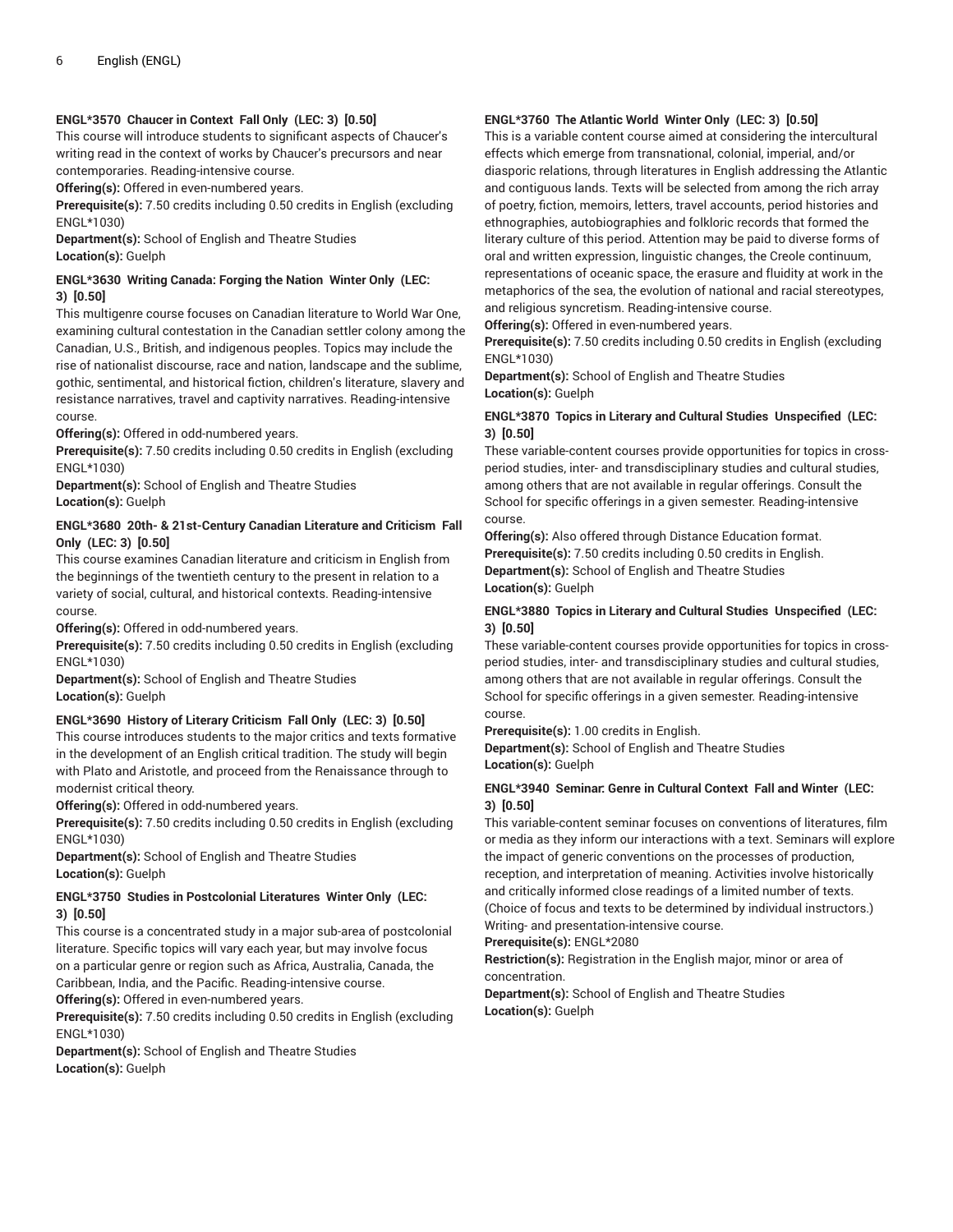# **ENGL\*3960 Seminar: Literature in History Fall and Winter (LEC: 3) [0.50]**

This variable-content course explores the processes by which specific texts or genres are imbedded in their time. Seminars may focus on such topics as the archive surrounding one text, memory writing, or emergent genres in order to negotiate theoretical problems pertaining to historicization, rhetorical reading, narratology, gender/sexuality studies or the racialization of national fantasy. (Choice of period and texts will be determined by individual instructors.) Writing- and presentation-intensive course.

#### **Prerequisite(s):** ENGL\*2080

**Restriction(s):** Registration in the English major, minor or area of concentration.

**Department(s):** School of English and Theatre Studies **Location(s):** Guelph

# **ENGL\*4090 Spec Topic Digital Lit Studies Winter Only (LEC: 3) [1.00]**

A seminar designed to allow students to delve into a particular aspect of digital literary studies in depth, understanding the critical debate surrounding it, experimenting with techniques or tools associated with it, and reflecting critically on its implications. Topics will vary and may include: Writing in the Digital Age; Topic Modelling for Literary Studies; Literary Networks; and Digital Humanities, Feminisms and Diversity. The course will engage aspects of digital textuality and literary study such as: e-literature; interactive digital narrative, including video games; nonlinear long-form arguments, including hypertext; semantic text encoding; exploration of several digital writing platforms; the rhetoric of interface and the materiality of digital media; text analysis; and visualization. **Prerequisite(s):** 14.00 credits

**Restriction(s):** Restricted to students in the English major, who have completed 14.00 credits with an average of 70% in all course attempts in English. Students can register in a maximum of 2.00 credits in English at the 4000 level.

**Department(s):** School of English and Theatre Studies **Location(s):** Guelph

#### **ENGL\*4240 Medieval and Early Modern Literatures Fall Only (LEC: 3) [1.00]**

This seminar provides the opportunity for intensive study of British literature from the beginnings to 1660. Students are advised to complete a 3000-level lecture course in this subject area prior to enrolling in the 4000-level course.

**Offering(s):** Offered in odd-numbered years.

**Prerequisite(s):** ENGL\*2080, (ENGL\*2120 or ENGL\*2130), (ENGL\*3940 or ENGL\*3960)

**Restriction(s):** ENGL\*4040. Restricted to students in the English major, who have completed 14.00 credits with an average of 70% in all course attempts in English. Students can register in a maximum of 2.00 credits in English at the 4000 level.

**Department(s):** School of English and Theatre Studies **Location(s):** Guelph

## **ENGL\*4250 18th- and 19th- Century Literatures Unspecified (LEC: 3) [1.00]**

This seminar provides the opportunity for intensive study of British literature from 1660 to 1900. Students are advised to complete a 3000 level lecture course in this subject area prior to enrolling in the 4000-level course.

**Prerequisite(s):** ENGL\*2080, (ENGL\*2120 or ENGL\*2130), (ENGL\*3940 or ENGL\*3960)

**Restriction(s):** ENGL\*4050. Restricted to students in the English major, who have completed 14.00 credits with an average of 70% in all course attempts in English. Students can register in a maximum of 2.00 credits in English at the 4000 level.

**Department(s):** School of English and Theatre Studies **Location(s):** Guelph

#### **ENGL\*4270 United States Literatures Unspecified (LEC: 3) [1.00]**

This seminar provides the opportunity for intensive study of United States literatures. Students are advised to complete a 3000-level lecture course in this subject area prior to enrolling in the 4000-level course. **Prerequisite(s):** ENGL\*2080, (ENGL\*2120 or ENGL\*2130), (ENGL\*3940 or ENGL\*3960)

**Restriction(s):** ENGL\*4070. Restricted to students in the English major, who have completed 14.00 credits with an average of 70% in all course attempts in English. Students can register in a maximum of 2.00 credits in English at the 4000 level.

**Department(s):** School of English and Theatre Studies **Location(s):** Guelph

#### **ENGL\*4280 Canadian Literatures Winter Only (LEC: 3) [1.00]**

This seminar provides the opportunity for intensive study of Canadian literatures. Students are advised to complete a 3000-level lecture course in this subject area prior to enrolling in the 4000-level course. **Offering(s):** Offered in even-numbered years.

**Prerequisite(s):** ENGL\*2080, (ENGL\*2120 or ENGL\*2130), (ENGL\*3940 or

ENGL\*3960) **Restriction(s):** ENGL\*4080. Restricted to students in the English major, who have completed 14.00 credits with an average of 70% in all course attempts in English. Students can register in a maximum of 2.00 credits in English at the 4000 level.

**Department(s):** School of English and Theatre Studies **Location(s):** Guelph

#### **ENGL\*4310 Special Studies in English Unspecified (LEC: 3) [1.00]**

A seminar designed to provide students in semesters 7 and 8 with an opportunity to pursue studies in an area or areas of language or literature not available in other courses. The course may be taught by a visiting professor or members of the school.

**Prerequisite(s):** ENGL\*2080, (ENGL\*2120 or ENGL\*2130), (ENGL\*3940 or ENGL\*3960)

**Restriction(s):** ENGL\*4100, ENGL\*4110. Restricted to students in the English major, who have completed 14.00 credits with an average of 70% in all course attempts in English. Students can register in a maximum of 2.00 credits in English at the 4000 level.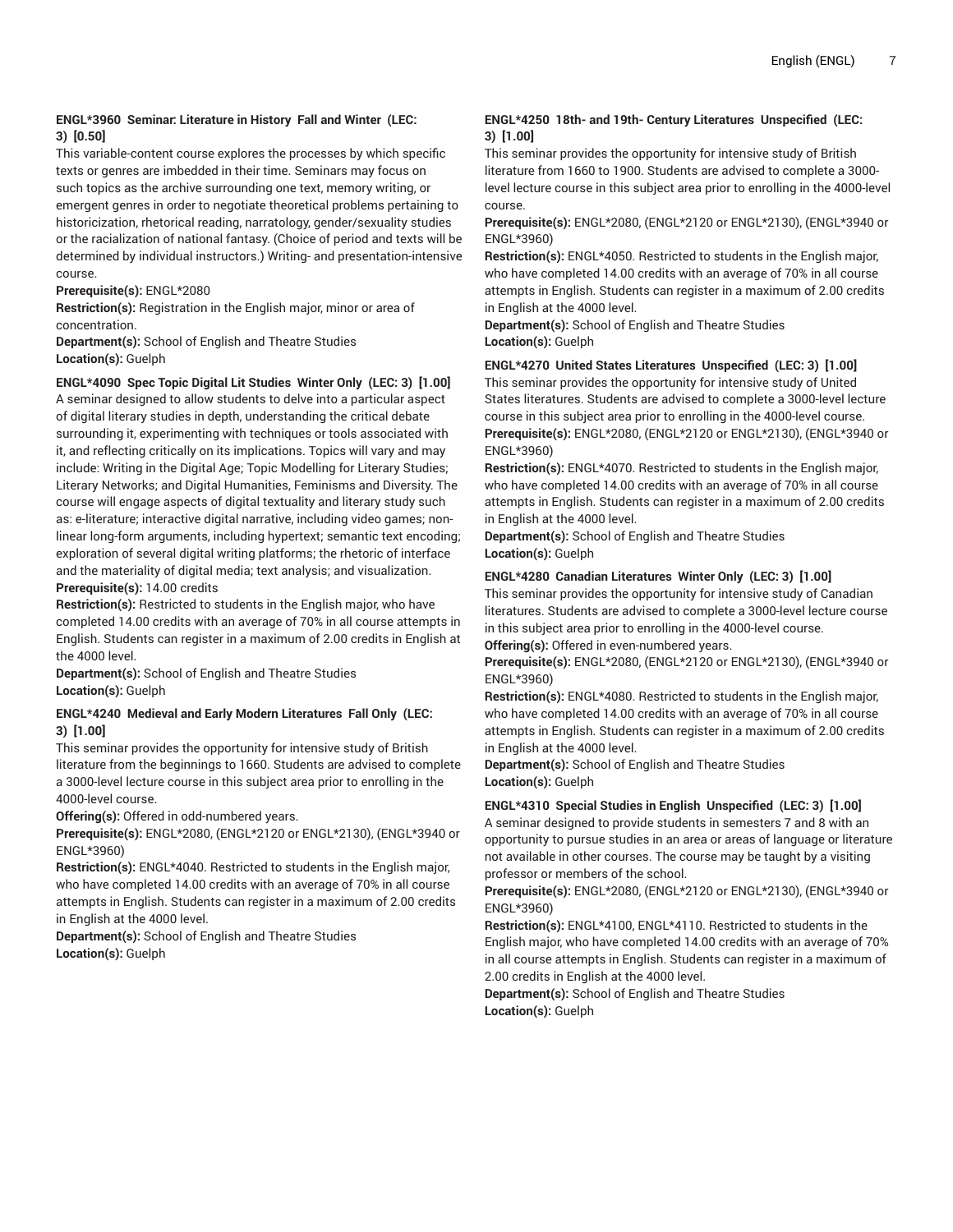# **ENGL\*4400 Postcolonial Literatures Fall Only (LEC: 3) [1.00]**

This course provides the opportunity for intensive study of a representative selection of literature in English by writers from Africa, India, the Caribbean, Australia, and the Pacific. Students are advised to complete a 3000-level lecture course in this subject area prior to enrolling in the 4000-level course.

**Offering(s):** Offered in odd-numbered years.

**Prerequisite(s):** ENGL\*2080, (ENGL\*2120 or ENGL\*2130), (ENGL\*3940 or ENGL\*3960)

**Restriction(s):** ENGL\*4200. Restricted to students in the English major, who have completed 14.00 credits with an average of 70% in all course attempts in English. Students can register in a maximum of 2.00 credits in English at the 4000 level.

**Department(s):** School of English and Theatre Studies **Location(s):** Guelph

# **ENGL\*4410 Modern & Contemporary Literatures Winter Only (LEC: 3) [1.00]**

This course provides the opportunity for a study of significant works in fiction, poetry, and drama that demonstrate new approaches in form and content characteristic of 20th- and 21st-century writings in English. Students are advised to complete a 3000-level lecture course in this subject area prior to enrolling in the 4000-level course.

**Offering(s):** Offered in even-numbered years.

**Prerequisite(s):** ENGL\*2080, (ENGL\*2120 or ENGL\*2130), (ENGL\*3940 or ENGL\*3960)

**Restriction(s):** ENGL\*4210. Restricted to students in the English major, who have completed 14.00 credits with an average of 70% in all course attempts in English. Students can register in a maximum of 2.00 credits in English at the 4000 level.

**Department(s):** School of English and Theatre Studies **Location(s):** Guelph

# **ENGL\*4420 Women's Writings Unspecified (LEC: 3) [1.00]**

This course provides for intensive study of issues relating to the aesthetic strategies, such as those associated with structure, imagery, and language, devised by women writers to reflect women's experience and perceptions. Students are advised to complete a 3000-level lecture course in this subject area prior to enrolling in the 4000-level course. **Prerequisite(s):** ENGL\*2080, (ENGL\*2120 or ENGL\*2130), (ENGL\*3940 or ENGL\*3960)

**Restriction(s):** ENGL\*4220. Restricted to students in the English major, who have completed 14.00 credits with an average of 70% in all course attempts in English. Students can register in a maximum of 2.00 credits in English at the 4000 level.

**Department(s):** School of English and Theatre Studies **Location(s):** Guelph

# **ENGL\*4500 Non-fiction Prose Unspecified (LEC: 3) [1.00]**

This course offers an intensive study of non-fiction prose. Topics to be explored may include the roles and contexts of public and/or private writing, the role of literary criticism in reading texts sometimes marked as non-literary, the history of non-fictional prose forms, or the formal or ideological uses of the distinctions between fact and fiction.

**Prerequisite(s):** ENGL\*2080, (ENGL\*2120 or ENGL\*2130), (ENGL\*3940 or ENGL\*3960)

**Restriction(s):** ENGL\*4300. Restricted to students in the English major, who have completed 14.00 credits with an average of 70% in all course attempts in English. Students can register in a maximum of 2.00 credits in English at the 4000 level.

**Department(s):** School of English and Theatre Studies **Location(s):** Guelph

# **ENGL\*4720 Creative Writing: Prose/Poetry Fall and Winter (LEC: 3) [1.00]**

A development and extension of the creative writing/reading skills and techniques introduced in the creative writing workshops. This course will involve the generation and revision of challenging new work, sophisticated critique of the work of other students, and focused discussion of the cultural, social, and political issues in which the practice of creative writing is enmeshed.

**Prerequisite(s):** 1 of ENGL\*2920, ENGL\*2940, ENGL\*3050, ENGL\*3060, ENGL\*3070, ENGL\*3090

**Restriction(s):** This is a Priority Access Course. Enrolment may be restricted to particular programs or specializations or semester levels during certain periods. Please see departmental website for more information.

**Department(s):** School of English and Theatre Studies **Location(s):** Guelph

# **ENGL\*4810 Directed Reading Summer, Fall, and Winter (LEC: 3) [0.50]**

This course is intended particularly as preparation for ENGL\*4910. The student will design a course of readings and assignments with the instructor, whose consent must first be obtained. This option is intended only for students who have performed particularly well within the honours program. Exceptional students may take ENGL\*4810 in preparation for a ENGL\*4910 creative writing project, on the approval of the instructor. **Prerequisite(s):** ENGL\*2080, (ENGL\*2120 or ENGL\*2130), (ENGL\*3940 or ENGL\*3960)

**Restriction(s):** Instructor consent required.

**Department(s):** School of English and Theatre Studies **Location(s):** Guelph

# **ENGL\*4880 20th- & 21st-Century Poetry Unspecified (LEC: 3) [1.00]**

This seminar provides opportunities to study English-language modern and contemporary poetry. Students are advised to complete a 3000 level lecture course in this subject area prior to enrolling in the 4000-level course.

**Prerequisite(s):** ENGL\*2080, (ENGL\*2120 or ENGL\*2130), (ENGL\*3940 or ENGL\*3960)

**Restriction(s):** ENGL\*4680. Restricted to students in the English major, who have completed 14.00 credits with an average of 70% in all course attempts in English. Students can register in a maximum of 2.00 credits in English at the 4000 level.

**Department(s):** School of English and Theatre Studies **Location(s):** Guelph

# **ENGL\*4890 Contemporary Literary Theory Winter Only (LEC: 3) [1.00]**

This course will study the major branches of contemporary literary theory. Topics covered will include structuralism, reader-oriented theory, feminist theory, new historicist and materialist critique, postcolonialist critique, and deconstruction.

**Offering(s):** Offered in even-numbered years.

**Prerequisite(s):** ENGL\*2080, (ENGL\*2120 or ENGL\*2130), (ENGL\*3940 or ENGL\*3960)

**Restriction(s):** ENGL\*4690. Restricted to students in the English major, who have completed 14.00 credits with an average of 70% in all course attempts in English. Students can register in a maximum of 2.00 credits in English at the 4000 level.